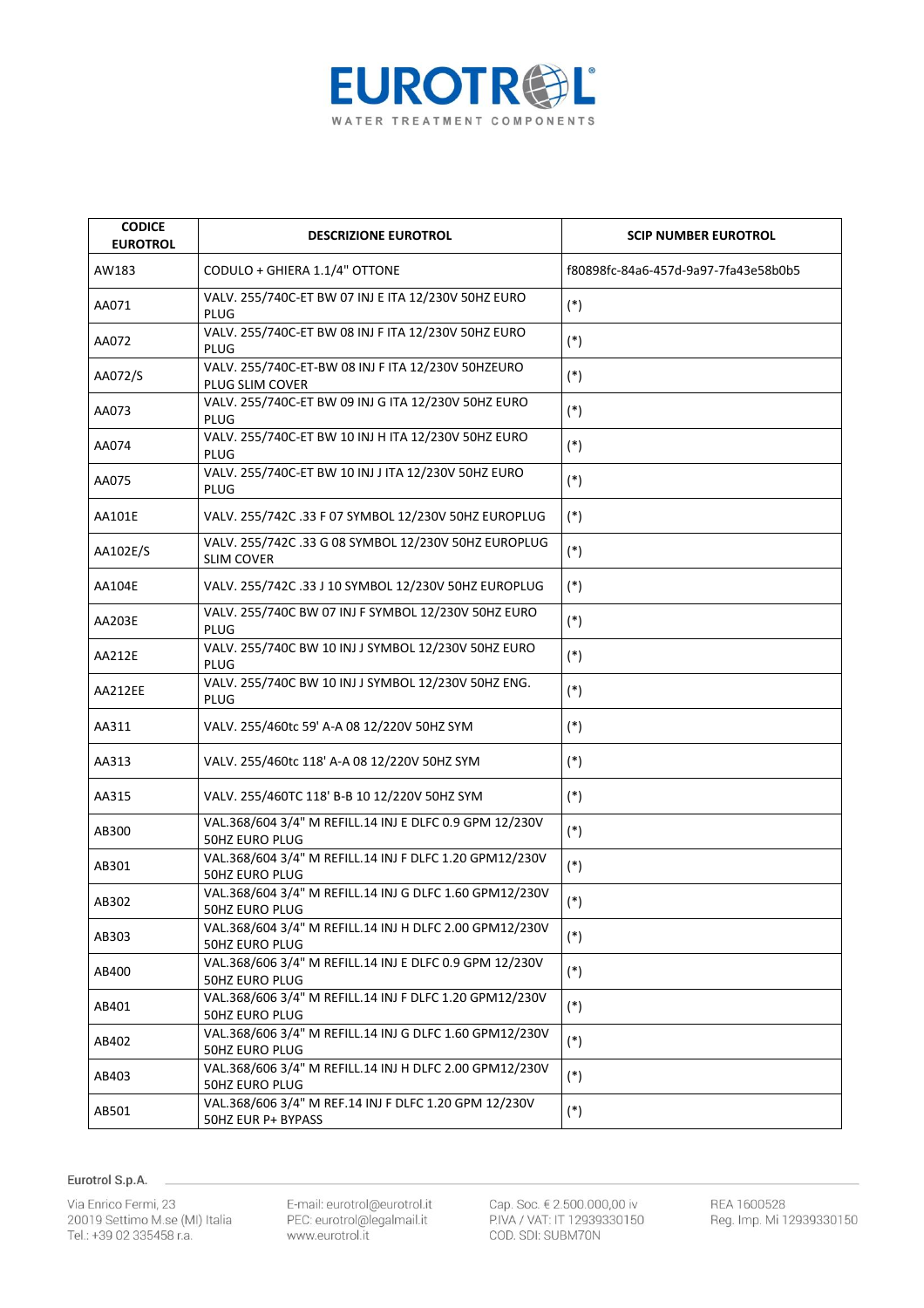

| AB502         | VAL.368/606 3/4" M REF.14 INJ G DLFC 1.60 GPM 12/230V<br>50HZ EUR P+ BYPASS | $(*)$ |
|---------------|-----------------------------------------------------------------------------|-------|
| AC051         | VALV. 255/760C-ET BW 07 INJ E ITA 12/230V 50HZ EURO<br>PLUG                 | $(*)$ |
| AC052         | VALV. 255/760C-ET BW 08 INJ F ITA 12/230V 50HZ EURO<br>PLUG                 | $(*)$ |
| AC053         | VALV. 255/760C-ET BW 09 INJ G ITA 12/230V 50HZ EURO<br>PLUG                 | $(*)$ |
| AC053/S       | VALV. 255/760C-ET-BW 09 INJ G ITA 12/230V 50HZEURO<br>PLUG SLIM COVER       | $(*)$ |
| AC054         | VALV. 255/760C-ET BW 10 INJ H ITA 12/230V 50HZ EURO<br>PLUG                 | $(*)$ |
| AC055         | VALV. 255/760C-ET BW 10 INJ J ITA 12/230V 50HZ EURO<br><b>PLUG</b>          | $(*)$ |
| AC057         | VALV. 255/760C-ET BW 13 INJ L ITA 12/230V 50HZ EURO<br><b>PLUG</b>          | $(*)$ |
| AC101E        | VALV. 255/762C .33 F 07 SYMBOL 12/230V 50HZ EUROPLUG                        | $(*)$ |
| <b>AC102E</b> | VALV. 255/762C .33 G 08 SYMBOL 12/230V 50HZ EUROPLUG                        | $(*)$ |
| <b>AC104E</b> | VALV. 255/762C .33 J 10 SYMBOL 12/230V 50HZ EUROPLUG                        | $(*)$ |
| AC104E/S      | VALV. 255/762C .33 J 10 SYMBOL 12/230V 50HZ EUROPLUG<br><b>SLIM COVER</b>   | $(*)$ |
| <b>AC105E</b> | VALV. 255/762C .33 K 12 SYMBOL 12/230V 50HZ EUROPLUG                        | $(*)$ |
| <b>AC106E</b> | VALV. 255/762C .33 L 13 SYMBOL 12/230V 50HZ EUROPLUG                        | $(*)$ |
| <b>AC203E</b> | VALV. 255/760C BW 07 INJ F SYMBOL 12/230V 50HZ EURO<br>PLUG                 | $(*)$ |
| <b>AC206E</b> | VALV. 255/760C BW 08 INJ G SYMBOL 12/230V 50HZ EURO<br><b>PLUG</b>          | $(*)$ |
| AC206E/S      | VALV. 255/760C BW 08 INJ G SYMBOL 12/230V 50HZ EURO<br>PLUG SLIM COVER      | $(*)$ |
| <b>AC209E</b> | VALV. 255/760C BW 09 INJ H SYMBOL 12/230V 50HZ EURO<br><b>PLUG</b>          | $(*)$ |
| <b>AC209E</b> | VALV. 255/760C BW 09 INJ H SYMBOL 12/230V 50HZ EURO<br><b>PLUG</b>          | $(*)$ |
| AC212E        | VALV. 255/760C BW 10 INJ J SYMBOL 12/230V 50HZ EURO<br>PLUG                 | $(*)$ |
| AC212EE       | VALV. 255/760C BW 10 INJ J SYMBOL 12/230V 50HZ ENG.<br><b>PLUG</b>          | $(*)$ |
| <b>AC215E</b> | VALV. 255/760C BW 12 INJ K SYMBOL 12/230V 50HZ EURO<br><b>PLUG</b>          | $(*)$ |
| <b>AC218E</b> | VALV. 255/760C BW 13 INJ L SYMBOL 12/230V 50HZ EURO<br><b>PLUG</b>          | $(*)$ |
| AC221E        | VALV. 255/760C BW 14 INJ L SYMBOL 12/230V 50HZ EURO<br>PLUG                 | $(*)$ |
| AF054E        | VALV. 255/764 TWIN BW 10 INJ J SYMBOL 12/230V 50HZ<br><b>EURO PLUG</b>      | $(*)$ |
| AF056E        | VALV. 255/764 TWIN BW 13 INJ L SYMBOL 12/230V 50HZ<br><b>EURO PLUG</b>      | $(*)$ |
| AL060         | VALV. 263/460tc 118' BW 12 - 12V.50 HZ SYM                                  | $(*)$ |

Via Enrico Fermi, 23 20019 Settimo M.se (MI) Italia Tel.: +39 02 335458 r.a.

E-mail: eurotrol@eurotrol.it<br>PEC: eurotrol@legalmail.it www.eurotrol.it

Cap. Soc. € 2.500.000,00 iv<br>P.IVA / VAT: IT 12939330150 COD. SDI: SUBM70N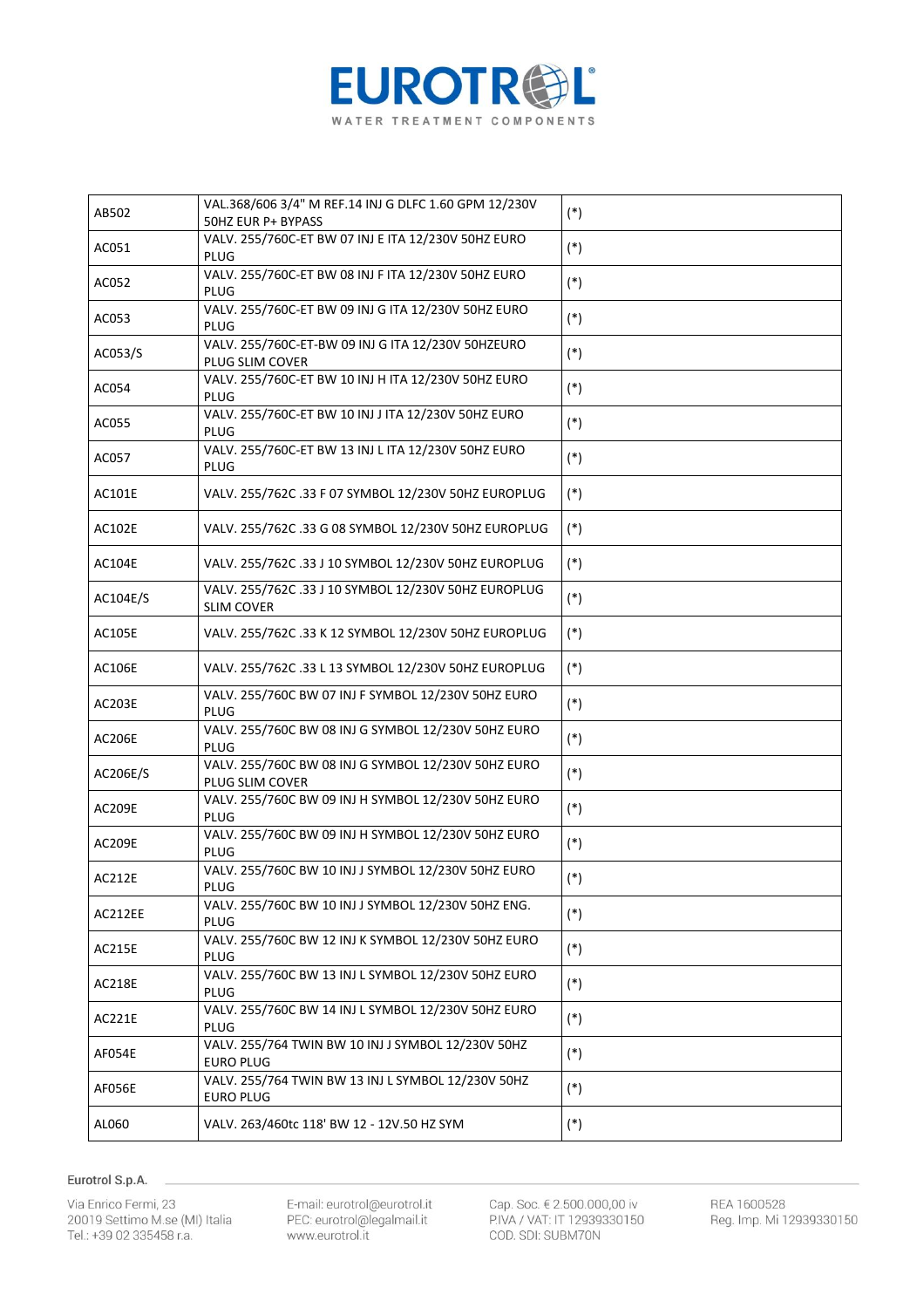

| AL075E-00     | VALV.263/742F NO BW INJ L SYMBOL 12/230V 50HZ EURO<br>PLUG                    | $(*)$ |
|---------------|-------------------------------------------------------------------------------|-------|
| <b>AL209E</b> | VALV. 263/740F BW 13 INJ H SYMBOL 12/230V 50HZ EURO<br><b>PLUG</b>            | $(*)$ |
| AL215E-00     | VALV.263/740F NO BW INJ K SYMBOL 12/230V 50HZ EURO<br>PLUG                    | $(*)$ |
| AM035         | VALV. 268/740C-ET BW 14 INJ M ITA 12/230V 50HZ EURO<br><b>PLUG</b>            | $(*)$ |
| AM061E        | VALV. 268/742C .33 J 10 SYMBOL 12/230V 50HZ EUROPLUG                          | $(*)$ |
| AM062E        | VALV. 268/742C .33 K 12 SYMBOL 12/230V 50HZ EUROPLUG                          | $(*)$ |
| AM218E        | VALV. 268/740C BW 13 INJ L SYMBOL 12/230V 50HZ EURO<br><b>PLUG</b>            | $(*)$ |
| AN083E        | VALV. 278/764 TWIN 1.3 M 14 SYMBOL 12/230V 50HZ EURO<br><b>PLUG</b>           | $(*)$ |
| <b>AN084E</b> | VALV. 278/764 TWIN 1.3 N 16 (7 GPM) SYMBOL 12/230V<br><b>50HZ EURO PLUG</b>   | $(*)$ |
| <b>AN085E</b> | VALV. 278/764 TWIN 1.3 Q 18 (9 GPM) SYMBOL 12/230V<br>50HZ EURO PLUG          | $(*)$ |
| <b>AN086E</b> | VALV. 278/764 TWIN 1.3 R 21 (12 GPM) SYMBOL 12/230V<br>50HZ EURO PLUG         | $(*)$ |
| <b>AN103E</b> | VALV. 278/764L 1.3 M 14 SYMBOL 12/230V 50HZ EUROPLUG                          | $(*)$ |
| AP034         | VALV. 268/760C-ET BW 13 INJ L ITA 12/230V 50HZ EURO<br>PLUG                   | $(*)$ |
| AP035         | VALV. 268/760C-ET BW 14 INJ M ITA 12/230V 50HZ EURO<br>PLUG                   | $(*)$ |
| AP042E        | VALV. 268/762C .33 K 12 SYMBOL 12/230V 50HZ EUROPLUG                          | $(*)$ |
| AP044E        | VALV. 268/762C .33 L 14 SYMBOL 12/230V 50HZ EUROPLUG                          | $(*)$ |
| AP221E        | VALV. 268/760C BW 14 INJ L SYMBOL 12/230V 50HZ EURO<br><b>PLUG</b>            | $(*)$ |
| AQ066E        | VALV. 268FA/742 BW 10 GPM (13") INJ L SYMBOL 12/230V<br><b>50HZ EURO PLUG</b> | $(*)$ |
| AR047E-00     | VALV. 273/742F BW 00 INJ Q SYMBOL 12/230V 50HZ EURO<br>PLUG                   | $(*)$ |
| AR104E        | VALV. 278/742C 1.3 M 14 SYMBOL 12/230V 50HZ EUROPLUG                          | $(*)$ |
| <b>AR105E</b> | VALV. 278/742C 1.3 N 16 (7 GPM) SYMBOL 12/230V 50HZ<br><b>EURO PLUG</b>       | $(*)$ |
| AR106E        | VALV. 278/742C 1.3 Q 18 (9 GPM) SYMBOL 12/230V 50HZ<br><b>EURO PLUG</b>       | $(*)$ |
| AR114E        | VALV. 278/762C 1.3 M 14 SYMBOL 12/230V 50HZ EUROPLUG                          | $(*)$ |
| AR115E        | VALV. 278/762C 1.3 N 16 (7 GPM) SYMBOL 12/230V 50HZ<br><b>EURO PLUG</b>       | $(*)$ |
| AR116E        | VALV. 278/762C 1.3 Q 18 (9 GPM) SYMBOL 12/230V 50HZ<br><b>EURO PLUG</b>       | $(*)$ |
| AR117E        | VALV. 278/762C 1.3 R 21 (12 GPM) SYMBOL 12/230V 50HZ<br><b>EURO PLUG</b>      | $(*)$ |
| AW126         | MOTORIDUTTORE 255/268 LOGIX CON CAVI P/N 1238861                              | $(*)$ |

Via Enrico Fermi, 23 20019 Settimo M.se (MI) Italia Tel.: +39 02 335458 r.a.

E-mail: eurotrol@eurotrol.it<br>PEC: eurotrol@legalmail.it www.eurotrol.it

Cap. Soc. € 2.500.000,00 iv<br>P.IVA / VAT: IT 12939330150 COD. SDI: SUBM70N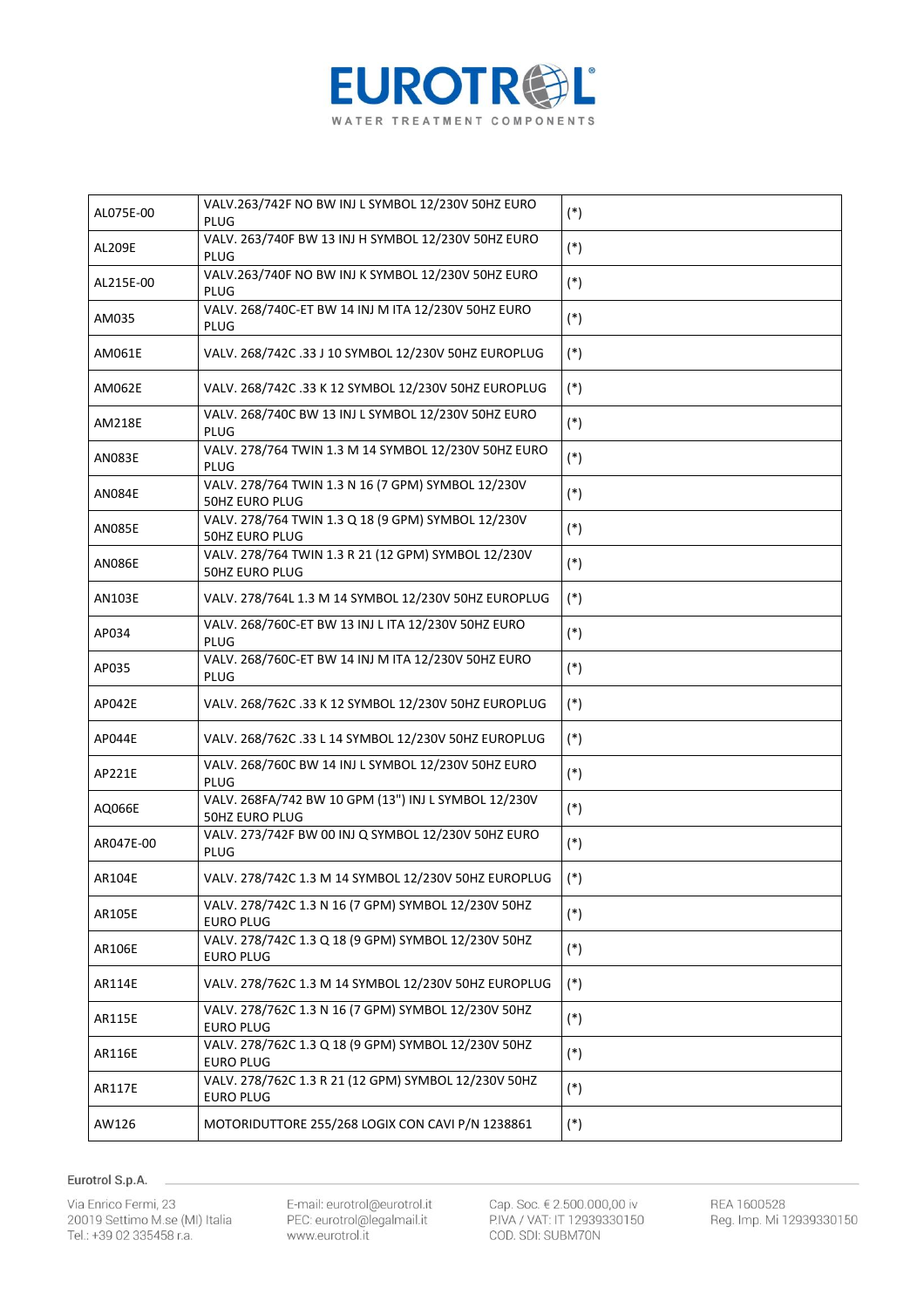

| AW190         | KIT AIR-CHECK 1/4" MASCHIO                                                   | $(*)$                                |
|---------------|------------------------------------------------------------------------------|--------------------------------------|
| AW190         | KIT AIR-CHECK 1/4" MASCHIO                                                   | $(*)$                                |
| AW254         | MOTORIDUTTORE CON CAVI 366 367 368                                           | $(*)$                                |
| AW423         | MOTORE 12V.50 HZ PER 440i                                                    | $(*)$                                |
| AW424         | MOTORE 9V.50 HZ PER 460i-460tc                                               | $(*)$                                |
| AW460         | TIMER 440i 7GG 119' 12V.50HZ ITA                                             | $(*)$                                |
| AW474         | TIMER 440i 7GG 119' 12V.50HZ E.                                              | $(*)$                                |
| AW480         | TIMER 460i 118' 12V.50HZ SYM                                                 | $(*)$                                |
| AW481         | TIMER 460i 59' 12V.50HZ SYM                                                  | $(*)$                                |
| AW482         | TIMER 460tc 118' 12V.50HZ SYM                                                | $(*)$                                |
| AW483         | TIMER 460tc 59' 12V.50HZ SYM                                                 | $(*)$                                |
| <b>CA201E</b> | MAGNUM 1.5" 298/742 16" (6 GPM) HWB SYMBOL 12/230V<br>50HZ EURO PLUG         | 4966e572-6538-489f-b317-d4977834f5f9 |
| <b>CA205E</b> | MAGNUM 1.5" 298/742 30" (20 GPM) HWB SYMBOL 12/230V<br><b>50HZ EURO PLUG</b> | $(*)$                                |
| <b>CA215E</b> | MAGNUM 1.5" 298/742 30" (20 GPM) NHB SYMBOL 12/230V<br><b>50HZ EURO PLUG</b> | 395054f6-9436-416f-b53c-46308c5227bf |
| <b>CA221E</b> | MAGNUM 1.5" 298/762 16" (6 GPM) HWB SYMBOL 12/230V<br><b>50HZ EURO PLUG</b>  | 4bf85760-84c7-4973-a0a6-9f499809fd0a |
| <b>CA222E</b> | MAGNUM 1.5" 298/762 18" (8 GPM) HWB SYMBOL 12/230V<br><b>50HZ EURO PLUG</b>  | e9718fa8-daf3-4ca1-abda-923c6ee913c4 |
| <b>CA236E</b> | MAGNUM 1.5" 298/762 36" (30 GPM) NHB SYMBOL 12/230V<br><b>50HZ EURO PLUG</b> | dfc73c60-9c52-4c1d-baf9-58d37d55bbdb |
| <b>CA240E</b> | MAGNUM 1.5" 293/742F (5 GPM) UWB SYMBOL 12/230V<br><b>50HZ EURO PLUG</b>     | c5346f06-3957-4b1c-95dd-bb6ebd88b369 |
| <b>CA241E</b> | MAGNUM 1.5" 293/742F (5 GPM) NUB SYMBOL 12/230V<br><b>50HZ EURO PLUG</b>     | b80bd10c-0f1f-4cff-bdb7-7069fe18a408 |
| <b>CB202E</b> | MAGNUM IT 2" 298/742 18" (8 GPM) HWB SYMBOL 12/230V<br><b>50HZ EURO PLUG</b> | 257710e2-8341-4901-bc8b-6dde3bdbfe1f |
| <b>CB221E</b> | MAGNUM IT 2" 298/762 16" (6 GPM) HWB SYMBOL 12/230V<br><b>50HZ EURO PLUG</b> | 7b508767-eb95-48af-9864-67c32a1c70ed |
| <b>CB222E</b> | MAGNUM IT 2" 298/762 18" (8 GPM) HWB SYMBOL 12/230V<br>50HZ EURO PLUG        | 012c627d-0530-4906-86c1-560fb2bd092a |
| <b>CB223E</b> | MAGNUM IT 2" 298/762 21" (10 GPM) HWB SYMBOL<br>12/230V 50HZ EURO PLUG       | a7a01e23-77e6-4f1a-8eb3-4e5eefce33a0 |
| <b>CB224E</b> | MAGNUM IT 2" 298/762 24" (14 GPM) HWB SYMBOL<br>12/230V 50HZ EURO PLUG       | $(*)$                                |
| <b>CB226E</b> | MAGNUM IT 2" 298/762 36" (30 GPM) HWB SYMBOL<br>12/230V 50HZ EURO PLUG       | ba96bcdc-ddc0-4bf1-b58b-8b6e1cb4620b |
| CB234E        | MAGNUM IT 2" 298/762 24" (14 GPM) NHB SYMBOL 12/230V<br>50HZ EURO PLUG       | $(*)$                                |
| CB236E        | MAGNUM IT 2" 298/762 36" (30 GPM) NHB SYMBOL 12/230V<br>50HZ EURO PLUG       | $(*)$                                |

Via Enrico Fermi, 23 20019 Settimo M.se (MI) Italia Tel.: +39 02 335458 r.a.

E-mail: eurotrol@eurotrol.it<br>PEC: eurotrol@legalmail.it www.eurotrol.it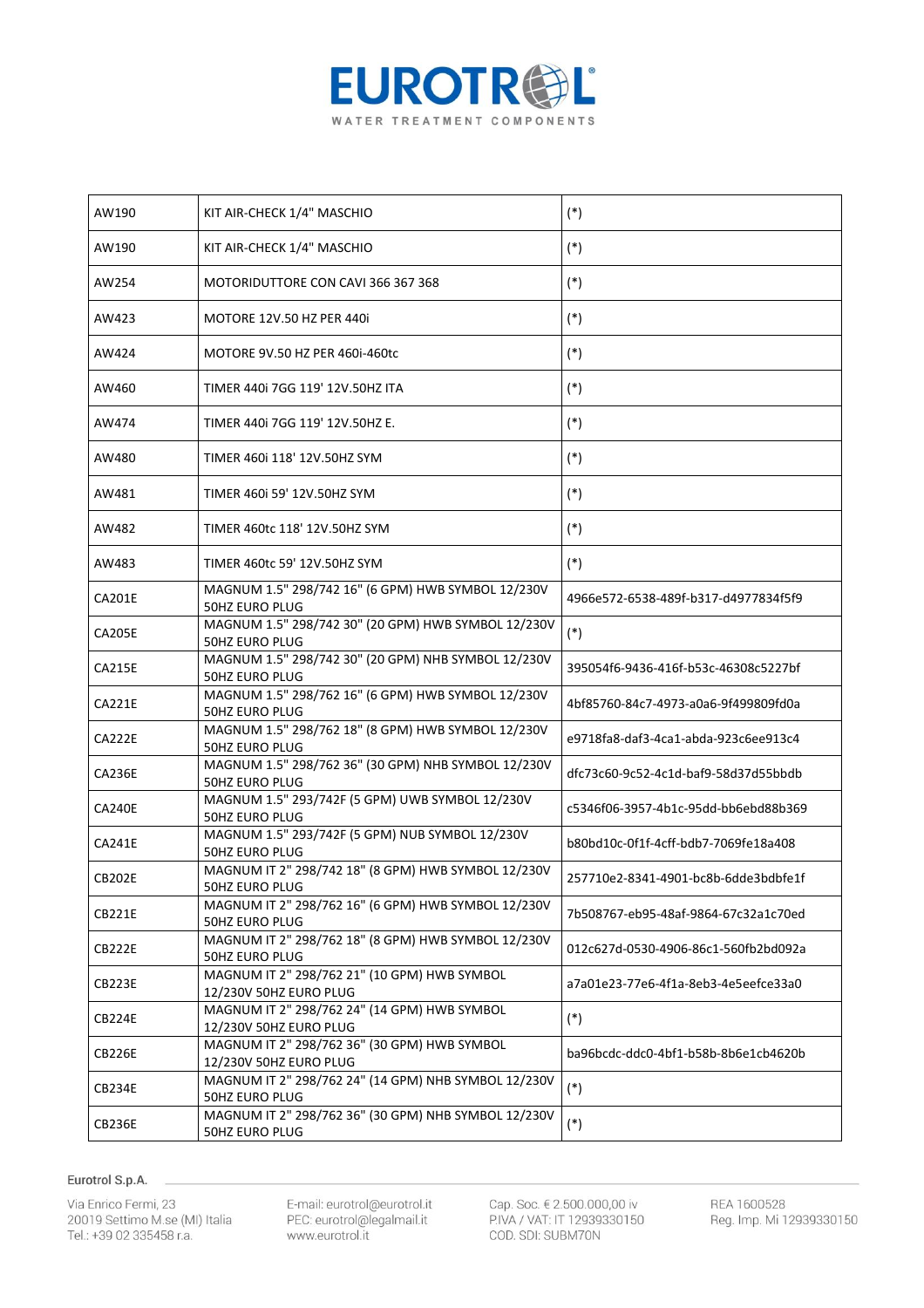

| <b>CB240E</b>    | MAGNUM IT 2" 293/742F (5 GPM) UWB SYMBOL<br>12/230V50HZ EURO PLUG          | 73532ed8-a1d0-47f9-83df-950208665ca5 |
|------------------|----------------------------------------------------------------------------|--------------------------------------|
| <b>CB241E</b>    | MAGNUM IT 2" 293/742F (5 GPM) NUB SYMBOL<br>12/230V50HZ EURO PLUG          | c09813e6-17f9-4e9d-ae66-ab2d4f423483 |
| <b>CB245E</b>    | MAGNUM IT 2" 293/762F (5 GPM )NUB SYMBOL<br>12/230V50HZ EURO PLUG          | c6401904-843c-4025-a299-5a4fcc5c176f |
| <b>CB250E</b>    | MAGNUM 298 2" MIT-TWS-764-14" (5 GPM) NHB<br>SYMBOL12/230V 50HZ EURO PLUG  | 3fe55bc9-1c01-4b58-86f9-227eb53ceaf0 |
| <b>CB251E</b>    | MAGNUM 298 2" MIT-TWS-764-16" (6 GPM) NHB<br>SYMBOL12/230V 50HZ EURO PLUG  | $(*)$                                |
| <b>CB252E</b>    | MAGNUM 298 2" MIT-TWS-764-18" (8 GPM) NHB<br>SYMBOL12/230V 50HZ EURO PLUG  | $(*)$                                |
| <b>CB253E</b>    | MAGNUM 298 2" MIT-TWS-764-21" (10 GPM) NHB<br>SYMBOL12/230V 50HZ EURO PLUG | $(*)$                                |
| <b>CB254E</b>    | MAGNUM 298 2" MIT-TWS-764-24" (14 GPM) NHB<br>SYMBOL12/230V 50HZ EURO PLUG | $(*)$                                |
| <b>CB255E</b>    | MAGNUM 298 2" MIT-TWS-764-30" (20 GPM) NHB<br>SYMBOL12/230V 50HZ EURO PLUG | $(*)$                                |
| <b>CB256E</b>    | MAGNUM 298 2" MIT-TWS-764-36" (30 GPM) NHB<br>SYMBOL12/230V 50HZ EURO PLUG | $(*)$                                |
| <b>CB266E</b>    | MAGNUM 298 2" MIT-SN-764-36" (30 GPM) NHB<br>SYMBOL12/230V 50HZ EURO PLUG  | 58da1e2a-5e59-473d-97ac-ad205a8847c3 |
| FBBGR31          | NR.2 NIPPLI 1" BSPP IN OTTONE CON O-RINGS PER FILTRI<br>MWG BG E MT        | f0889895-a7d3-44f6-b2ee-307b4f375483 |
| FBDP04V          | DOSATORE POLIFOSFATO MWG 1/2" VUOTO CON VITE DI<br>MISCELAZIONE            | 016a4b5e-08c5-4e30-b5d7-d64d7dba3348 |
| FBDP06V          | DOSATORE POLIFOSFATO MWG 1/2" VUOTO CON BYPASS                             | 016a4b5e-08c5-4e30-b5d7-d64d7dba3348 |
| FBDP07V          | DOSATORE POLIFOSFATO MWG 3/4" VUOTO                                        | 849bad82-018a-4e8b-a140-88f9b14daa56 |
| FBDP10V          | DOSATORE POLIFOSFATO MWG 1" VUOTO                                          | 849bad82-018a-4e8b-a140-88f9b14daa56 |
| FBMDR32          | NR.2 NIPPLI 3/4" BSPP IN OTTONE CON O-RINGS PER FILTRI<br>MWG MD E MT      | f0889895-a7d3-44f6-b2ee-307b4f375483 |
| FBMM0505T        | CONTENITORE FILTRO MWG MINI L=5" - 1/2" VASO<br>TRASPARENTE                | 849bad82-018a-4e8b-a140-88f9b14daa56 |
| FBMM0505T3       | CONTENITORE FILTRO MWG MINI L=5" - IN/OUT/TOP<br>1/2"VASO TRASPARENTE      | 849bad82-018a-4e8b-a140-88f9b14daa56 |
| <b>FBMT1005T</b> | CONTENITORE FILTRO MWG 3 PEZZI L=10" - 1/2" VASO<br>TRASPARENTE            | 849bad82-018a-4e8b-a140-88f9b14daa56 |
| <b>FBMT1007B</b> | CONTENITORE FILTRO MWG 3 PEZZI L=10" - 3/4" VASO BLU                       | 849bad82-018a-4e8b-a140-88f9b14daa56 |
| <b>FBMT1007T</b> | CONTENITORE FILTRO MWG 3 PEZZI L=10" 3/4" VASO<br><b>TRASPARENTE</b>       | 849bad82-018a-4e8b-a140-88f9b14daa56 |
| FBMT1010T        | CONTENITORE FILTRO MWG 3PEZZI L=10" - 1" VASO<br>TRASPARENTE               | 849bad82-018a-4e8b-a140-88f9b14daa56 |
| FBMT2005T        | CONTENITORE FILTRO MWG 3 PEZZI L=20" - 1/2" VASO<br>TRASPARENTE            | 849bad82-018a-4e8b-a140-88f9b14daa56 |
| <b>FBMT2007T</b> | CONTENITORE FILTRO MWG 3 PEZZI L=20" - 3/4" VASO<br>TRASPARENTE            | 849bad82-018a-4e8b-a140-88f9b14daa56 |
| FBMT2010B        | CONTENITORE FILTRO MWG 3 PEZZI L=20" - 1" VASO BLU                         | 849bad82-018a-4e8b-a140-88f9b14daa56 |
| <b>FBMT2010T</b> | CONTENITORE FILTRO MWG 3 PEZZI L=20" - 1" VASO<br>TRASPARENTE              | 849bad82-018a-4e8b-a140-88f9b14daa56 |

Via Enrico Fermi, 23 20019 Settimo M.se (MI) Italia Tel.: +39 02 335458 r.a.

E-mail: eurotrol@eurotrol.it<br>PEC: eurotrol@legalmail.it www.eurotrol.it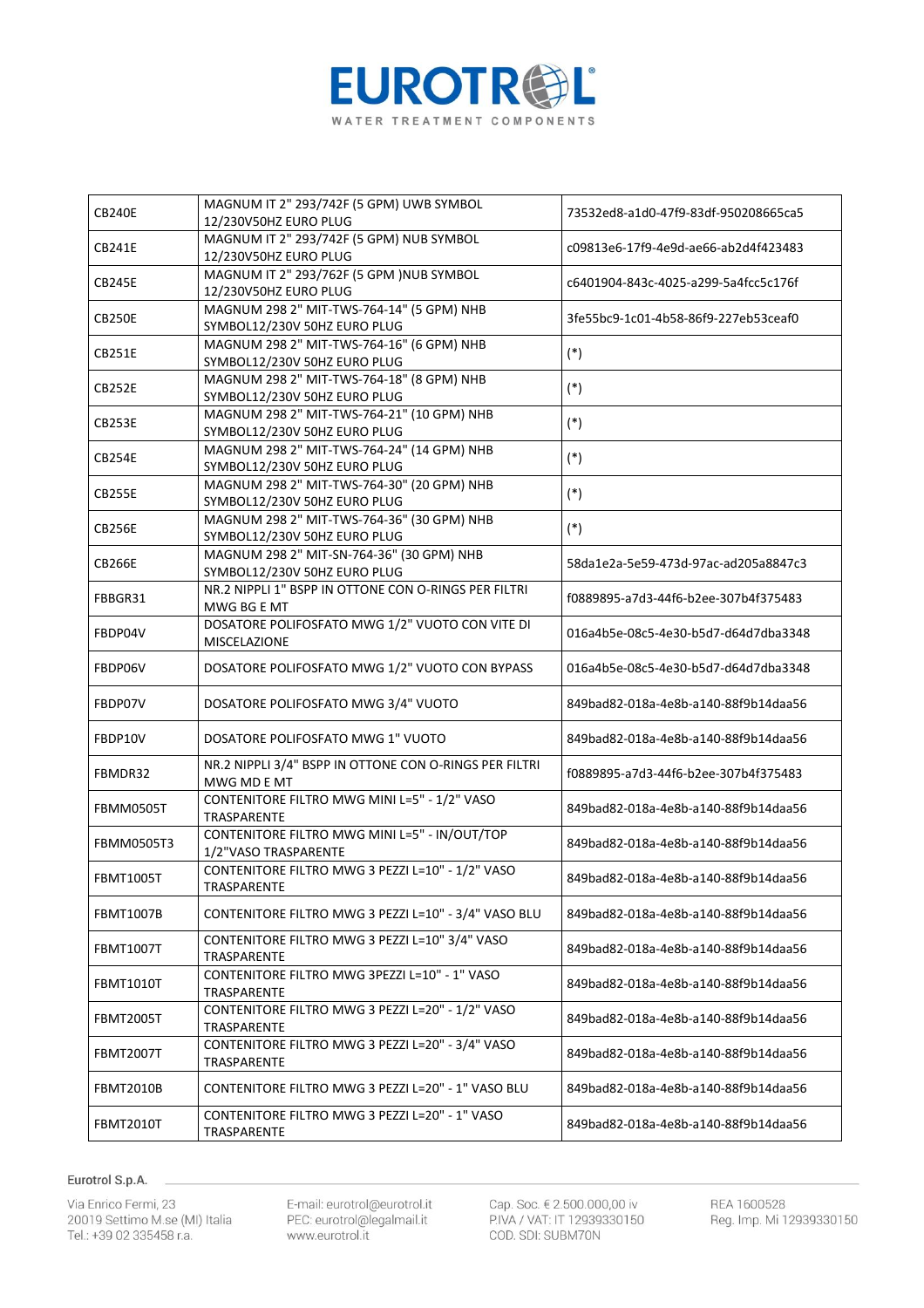

| FBMTR51          | TESTA FILTRO MWG MT 3/4"                                                  | 849bad82-018a-4e8b-a140-88f9b14daa56 |
|------------------|---------------------------------------------------------------------------|--------------------------------------|
| FBMTR52          | TESTA FILTRO MWG MT 1"                                                    | 849bad82-018a-4e8b-a140-88f9b14daa56 |
| FBOA07T          | CONTENITORE FILTRO MWG AUTOPULENTE OTTONE 3/4"<br><b>VASO TRASPARENTE</b> | 74151e65-2e37-4260-b59b-d628b8acb719 |
| FBOA10T          | CONTENITORE FILTRO MWG AUTOPULENTE OTTONE 1" VASO<br>TRASPARENTE          | 74151e65-2e37-4260-b59b-d628b8acb719 |
| FBOAR77          | KIT SCARICO CONTENITORE FILTRO MWG AUTOPULENTE<br><b>OTTONE</b>           | a5d9981b-a8a5-4a34-a28c-d4d87c40a38d |
| FBOP1007T        | CONTENITORE FILTRO MWG OTTONE L = 10" - 3/4" VASO<br>TRASPARENTE          | bb2ba585-71ea-49b3-a27a-16ede939b288 |
| <b>FBOP1010T</b> | CONTENITORE FILTRO MWG OTTONE L = 10" - 1" VASO<br>TRASPARENTE            | bb2ba585-71ea-49b3-a27a-16ede939b288 |
| <b>FBOP1015T</b> | CONTENITORE FILTRO MWG OTTONE L = 10" - 1,5" VASO<br>TRASPARENTE          | bb2ba585-71ea-49b3-a27a-16ede939b288 |
| <b>FBOP1020T</b> | CONTENITORE FILTRO MWG OTTONE L = 10" - 2" VASO<br>TRASPARENTE            | bb2ba585-71ea-49b3-a27a-16ede939b288 |
| FV275SC-600      | VALV. FLECK 2750 AUT. FILTRO CRON. SXT                                    | 7719abb7-8da9-459e-a443-7f6cb6726c4b |
| FV275SC-601      | VALV. FLECK 2750 AUT. FILTRO CRON. SXT NBP                                | f118b81d-14f0-48ad-bf54-b0682238e4f7 |
| FV285MC-605      | VALV. FLECK 2850/1710 AUT. ADDOLC. CRON. 12 GG 4C-10-2<br><b>NBP</b>      | a84faedd-6550-4e76-8d68-dba8245d2d1f |
| FV285MR-600      | VALV. FLECK 2850/1650 AUT. ADDOLC. VOL. CONTATORE1.5"<br>40 M3 3-5-1      | 9d44bd09-6ae3-4a55-9acd-dcb0ed63c5be |
| FV285NC-601      | VALV. FLECK 2850 AUT. FILTRO CRON. NXT NBP                                | 5ded6dea-207b-44f9-8dd2-8ec1b82ef626 |
| FV285SC-601      | VALV. FLECK 2850 AUT. FILTRO CRON. SXT NBP                                | 757d7f99-8d2a-4ff9-8adf-81f57311d81b |
| FV285SC-602      | VALV. FLECK 2850/1650 AUT. ADDOLC. CRON. SXT 3-5-1                        | 9435feb7-f02c-4710-95cf-2f7381e882d3 |
| FV285XM-600      | VALV. FLECK 2850 MANUALE FILTRO NBP                                       | 5525445d-0dd2-4848-826b-0ade9778b237 |
| FV291MC-606      | VALV. FLECK 2910/1710 AUT. ADDOLC. CRON. 12 GG DF4C-<br>15-2 NBP          | 9b997cb9-ea58-491e-8b9d-522bce0e7d95 |
| FV291MR-602      | VALV. FLECK 2910/1710 AUT. ADDOLC. VOL. CONTATORE2"<br>DF 75 M3 3C-7-1,2  | 9d7b1827-5cbf-499f-8cf9-ffd0b553540d |
| FV291NC-602      | VALV. FLECK 2910/1710 AUT. ADDOLC. CRON. DF NXT 4C-10-<br>2 NBP           | 2a5512e6-b029-47f7-8ffb-07c31a27a559 |
| FV291NC-603      | VALV. FLECK 2910/1710 AUT. ADDOLC. CRON. DF NXT 4C-15-<br>2 NBP           | 2ebb778d-8b09-4786-94ff-c489ffd68ba4 |
| FV291NC-605      | VALV. FLECK 2910/1710 AUT. ADDOLC. CRON. DF NXT 6C-25-<br>4 NBP           | 6625ebd5-f610-4dd9-90d6-f65827a6a7f6 |
| FV291SC-602      | VALV. FLECK 2910/1710 AUT. ADDOLC. CRON. DF SXT 4C-10-2                   | 6e91e3f7-a0e6-4b65-b325-d5f77b03e5d8 |
| FV291XC-604      | VALV. FLECK 2910/1710 AUT. ADDOLC. DF NOTIMER 5C-25-4<br><b>NBP</b>       | 52284918-4131-426e-b875-77da7ae729a2 |
| FV291XC-605      | VALV. FLECK 2910/1710 AUT. ADDOLC. DF NOTIMER 7C-30-7<br>NBP              | 16e70257-f1f7-4599-809b-8c3d9645924c |
| FV315NC-601      | VALV. FLECK 3150 AUT. FILTRO CRON. NXT NBP                                | a9b9804f-278f-4816-b25e-b9d10b9133bc |
| FV315NC-605      | VALV. FLECK 3150/1800 AUT. ADDOLC. CRON. NXT 5-25-5                       | 39b1ae5f-d1e8-4fb3-a438-1ee8a8605c3a |

Via Enrico Fermi, 23 20019 Settimo M.se (MI) Italia Tel.: +39 02 335458 r.a.

E-mail: eurotrol@eurotrol.it<br>PEC: eurotrol@legalmail.it www.eurotrol.it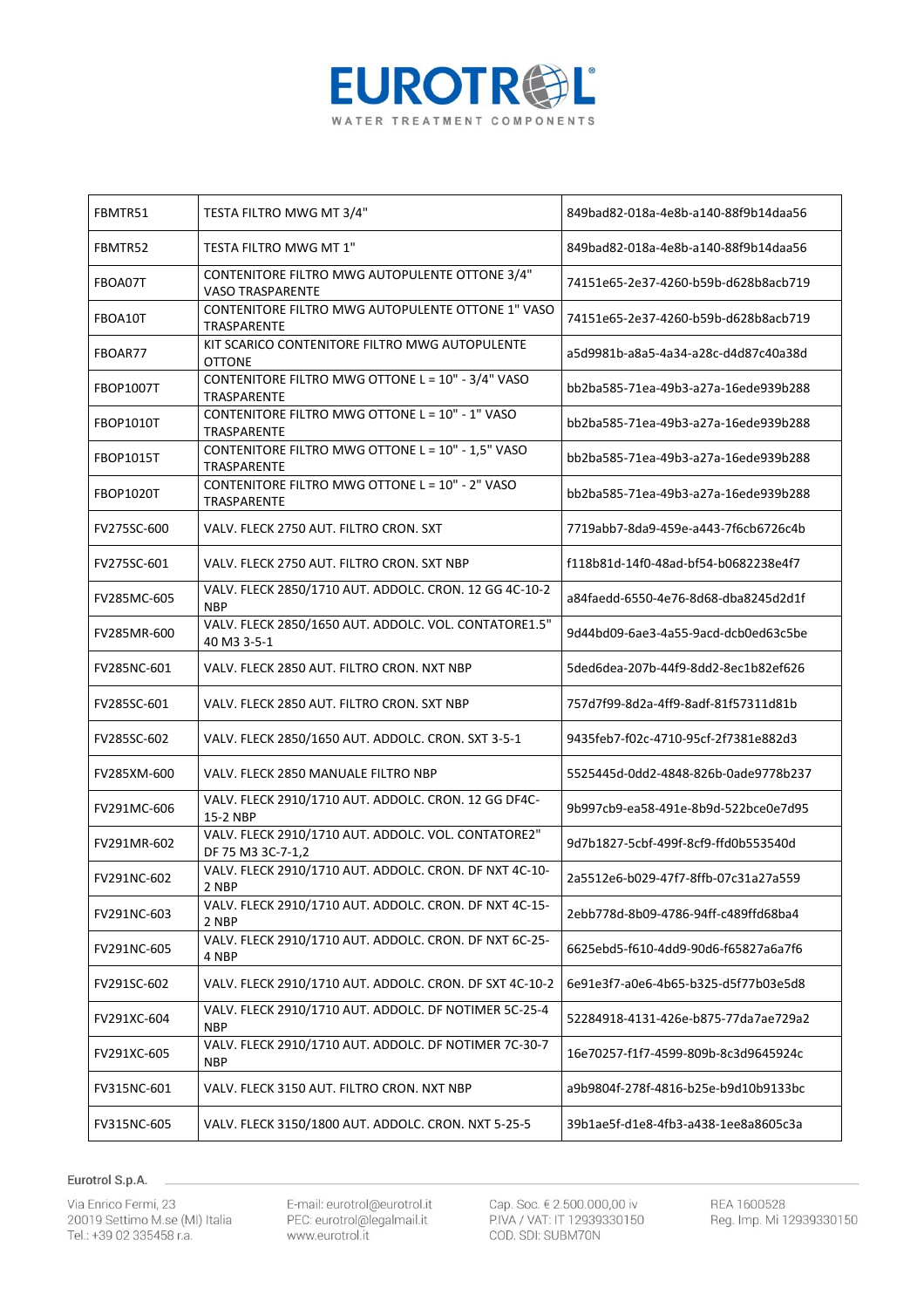

| FV315NC-609        | VALV. FLECK 3150/1800 AUT. ADDOLC. CRON. NXT 7-50-10                      | 62061c8b-d8e4-4443-86d7-d4bef3b4fbde |
|--------------------|---------------------------------------------------------------------------|--------------------------------------|
| <b>FV390NC-608</b> | VALV. FLECK 3900/1800 AUT. ADDOLC. CRON. DF NXT NBP 8-<br>$70-10$         | 616c46cd-42b4-4663-80e9-8fd527940009 |
| FV460MC-600        | VALV. FLECK 4600/1600 AUT. ADDOLC. CRON. 12 GG 0-1,2-<br>0,25 HW          | bb79d3ea-08f0-464a-842c-1aeaa3c4e871 |
| FV460MC-601        | VALV. FLECK 4600/1600 AUT. ADDOLC. CRON. 12 GG 1-1,5-<br>0,25 HW          | ee8fcd7b-e76b-42b9-bffd-126a1701f25f |
| FV560MC-601        | VALV.FLECK 5600/1600 AUT. ADDOLC. CRON. 12 GG 1-1,5-<br>0,25              | c35a9ca8-9902-4ce3-a5bc-6beb1fb4724b |
| FV560MR-601        | VALV.FLECK 5600/1600 AUT. ADDOLC. VOL. CONTATORE3/4"<br>8 M3 1-1,5-0,25   | c5029019-aca8-4cb9-bee6-ad1393bc2b5e |
| FV560SC-601        | VALV.FLECK 5600/1600 AUT. ADDOLC. CRON. 1-1,5-0,25 SXT                    | 4b0534d6-f81c-4409-8e29-3497c236a07a |
| FV560SR-601        | VALV. FLECK 5600/1600 AUT. ADDOLC. VOL. CONTATORE3/4"<br>1-1,5-0,25 SXT   | 8fc2ac46-ebca-488b-a0b1-cfb5b32a8a91 |
| FV580LC-001        | VALV. FLECK 5800/1600 AUT. ADDOLC. CRON. DF 000-1,5-<br>0,125 LXT         | 3baef615-7145-4f40-97d3-80275f4ffc4c |
| FV580SR-001        | VALV. FLECK 5800/1600 AUT. ADDOLC. VOL. CONT. 3/4" DF 1-<br>1,5-0,25 SXT  | bba0b9f4-a6de-485c-8689-49a34e5fe5e0 |
| FV580SR-002        | VALV. FLECK 5800/1600 AUT. ADDOLC. VOL. CONT. 3/4" DF 0-<br>1,2-0,25 SXT  | 5d7fc55f-073f-4e44-ab36-f38f61cc7a23 |
| FV580XR-001        | VALV. FLECK 5800/1600 AUT. ADDOLC. VOL. CONT. 3/4" DF 1-<br>1,5-0,25 XTR  | 466bf558-f9fd-4cd5-b4b9-e2c9d38b3e0c |
| FV580XR-002        | VALV FLECK 5800/1600 AUT. ADDOLC. VOL. CONT. 3/4"UF 00-<br>1,2-0,25 XTR   | 8350ecbb-7b3d-4a76-ac7a-f77f6cf2955b |
| FV900MI-602        | VALV. FLECK 9000/1600 AUT. ADDOLC. VOL. CONTATORE3/4"<br>40 M3 1-2,4-0,5  | ea68ade1-83e1-40b8-82af-827d3482e5f1 |
| FV900SI-601        | VALV. FLECK 9000/1600 AUT. ADDOLC. VOL. CONTATORE3/4"<br>1-1,5-0,25 SXT   | 73e00e11-e5a3-4736-a3bd-0123cc143d07 |
| FV900SI-602        | VALV. FLECK 9000/1600 AUT. ADDOLC. VOL.<br>CONTATORE3/4"1-2,4-0,5 SXT     | f017b799-719f-47cc-8e48-7326b577fa9b |
| FV900SI-605        | VALV. FLECK 9000/1600 AUT. ADDOLC. VOL. CONTATORE3/4"<br>2-3,5-1 SXT      | 9e4f9149-a163-4663-b905-394626297ce8 |
| FV910MI-604        | VALV. FLECK 9100/1600 AUT. ADDOLC. VOL. CONTATORE1"<br>100 M3 3-5-1       | 350295a7-5b5f-466d-a1a8-57450492153b |
| FV910SI-601        | VAL. FLECK 9100/1600 AUT. ADDOLC. VOL. CONTATORE3/4"<br>1-2,4-0,5 SXT     | 98f950ea-b23a-411d-8548-e5309133afc0 |
| FV910SI-603        | VALV. FLECK 9100/1600 AUT. ADDOLC. VOL. CONTATORE3/4"<br>1-2,4-0,5 SXT MS | 9edf145d-3f7c-40f8-abe9-49abe7c25152 |
| FV910SI-606        | VALV. FLECK 9100/1600 AUT. ADDOLC. VOL. CONTATORE3/4"<br>2-3,5-1 SXT      | b7efc1ed-bcf1-43dc-b642-a5de5fbfa8fd |
| FV910SI-607        | VALV. FLECK 9100/1600 AUT. ADDOLC. VOL. CONTATORE1" 3-<br>5-1 SXT         | ce35dc72-b84d-4a63-a188-6a58bfa5642f |
| FV910SI-608        | VALV. FLECK 9100/1600 AUT. ADDOLC. VOL. CONTATORE3/4"<br>3-5-1 SXT        | 18e4aab1-1908-4d16-8c5a-649d12188f70 |
| FV950EI-601        | VALV. FLECK 9500/1710 AUT. ADDOLC. VOL. CONTATORE1.5"<br>4C-15-2 ET       | a31825ba-2c20-4565-9e5c-67755aaab802 |
| FV950SI-600        | VALV. FLECK 9500/1650 AUT. ADDOLC. VOL. CONTATORE1.5"<br>3-5-1 SXT        | 2aeff197-446e-4f9a-af83-281388ba6f9e |
| FV950SI-605        | VALV. FLECK 9500/1710 AUT. ADDOLC. VOL. CONTATORE1.5"<br>4C-15-2 SXT      | ff0dd72a-cad4-42cb-b0d0-0d6d6445f56d |
| FV950SI-606        | VALV. FLECK 9500/1710 AUT. ADDOLC. VOL. CONT. INLINE<br>1.5" 4C-15-2 SXT  | 066e2ec4-139a-4e37-947d-5b84828b508a |

Via Enrico Fermi, 23 20019 Settimo M.se (MI) Italia Tel.: +39 02 335458 r.a.

E-mail: eurotrol@eurotrol.it<br>PEC: eurotrol@legalmail.it www.eurotrol.it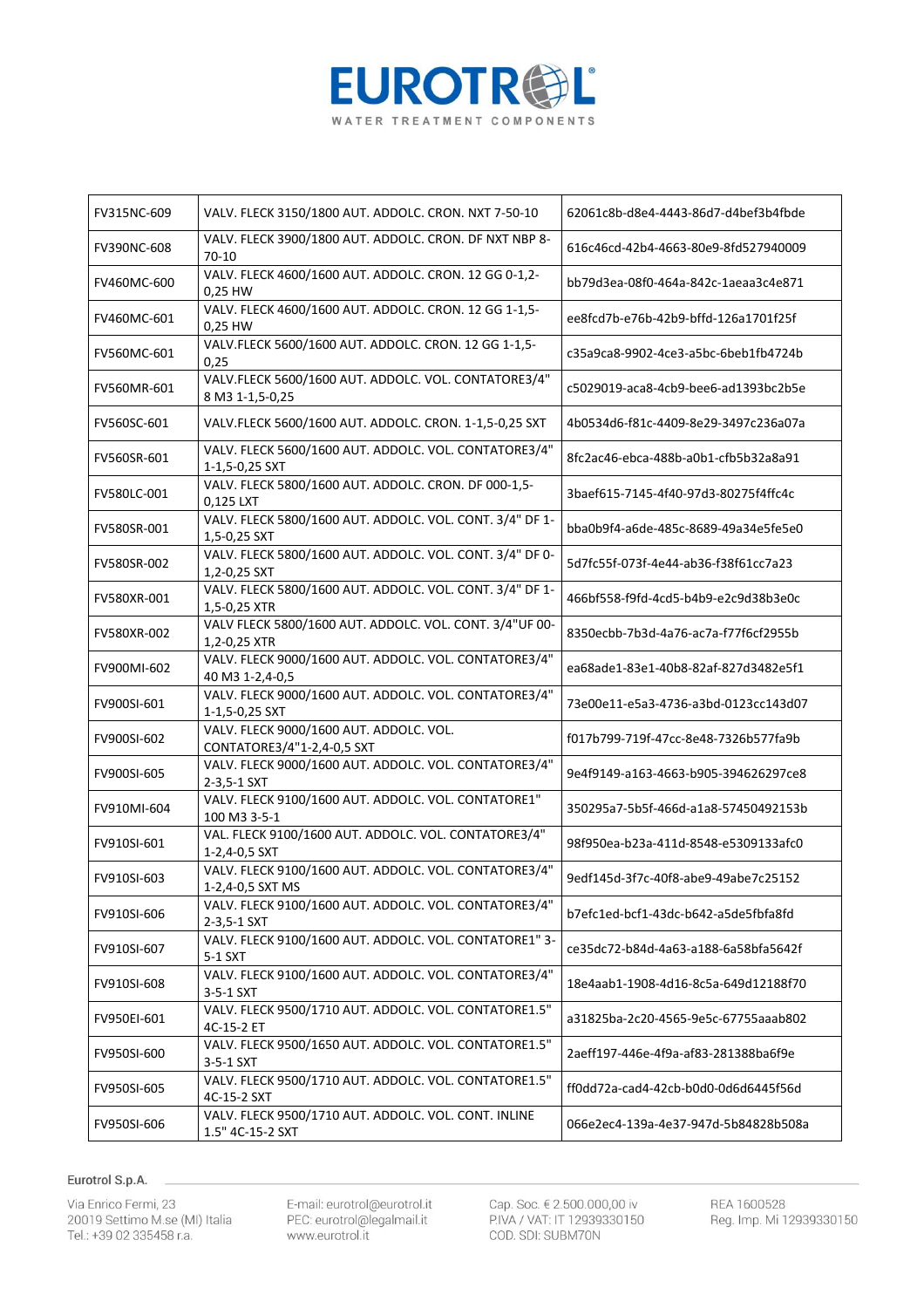

| FVA13398-10        | ATTACCO 1" BSP F IN OTTONE PER VALVOLE 5800, 9000E<br>9100  | ce59edd2-e1a1-4075-8161-82aa8f0e3211 |
|--------------------|-------------------------------------------------------------|--------------------------------------|
| FVA18024           | TANK ADAPT ASSY 3150 TM                                     | $(*)$                                |
| <b>FVA25364</b>    | MOUNTING PARTS 1" NPT MALE X 3/8" FEMALE FOR<br>SBV2350     | $(*)$                                |
| FVA25580-25        | DLFC 2" BSP- 2" BSP ASSY 25 GPM 3150/3900                   | $(*)$                                |
| FVA25580-85        | DLFC 2" BSP- 2" BSP ASSY 85 GPM 3150/3900                   | e889e99e-12e6-4500-83e7-d17de8b59758 |
| <b>FVA26754</b>    | BV 1800 ASSY 3150-3900                                      | 0d35fc91-34f7-4721-9e0f-27213521b82f |
| <b>FVA28295</b>    | KIT METER ELECTRONIC 2" PLASTIC 2910/3150                   | $(*)$                                |
| <b>FVA29182</b>    | INJECTOR ASSEMBLY 1700/1710 #4C (#3C #5C)<br>9500/2750/2910 | $(*)$                                |
| FVA29251           | INJECTOR ASSEMBLY 1700/1710 #6C (#7C) 2850/2910             | $(*)$                                |
| <b>FVABU28510</b>  | AIR CHECK 900 (1,10 M)                                      | 7ae8a855-05f4-458f-9932-27cf1cfdd1ed |
| FVR15414           | NUT AND SLEEVE ASSY 1/2"                                    | $(*)$                                |
| <b>FVR18052-US</b> | PISTON ASSY 9500 UPPER                                      | bf2a18f0-4641-4c4d-b31d-a257c993af3a |
| FVR18053-01-US     | PISTON ASSY LOWER 9500 HW                                   | $(*)$                                |
| <b>FVR18053-US</b> | PISTON ASSY 9500 LOWER                                      | $(*)$                                |
| <b>FVR18089-EU</b> | PISTON ASSY 4600-5600 LWU FAST REGEN                        | $(*)$                                |
| FVR18092-1         | KIT BV 1600 & BLFC ASSY INDUS                               | 23be6028-4ddb-4f9c-bc9c-6c0b4a1149f8 |
| FVR18332-0.12      | BLFC 0,12 ASSY 1600                                         | eac50696-fed6-4cfc-8bb7-6f7a599a70c3 |
| FVR18332-0.25      | BLFC ASSY 0,25 GPM 1600                                     | 330fbd84-89c2-4ae7-915a-0a9f79a6c6d4 |
| FVR18332-0.50      | BLFC ASSY 1600                                              | 17024d35-5c41-4182-b3ad-b8f4cfa21cc1 |
| FVR18963-31        | DRIVE GEAR 3150 ADAPT                                       | $(*)$                                |
| FVR21617           | BV 1600 ASSY KIT                                            | $(*)$                                |
| <b>FVR24067-US</b> | PISTON ASSY 2510-2750-2900 STD & HW                         | $(*)$                                |
| <b>FVR24116-US</b> | PISTON ASSY 4600/5600                                       | $(*)$                                |
| FVR24181-4         | KIT BV 1700 2750-2850-2910 4 GPM                            | $(*)$                                |
| <b>FVR24234-US</b> | PISTON ASSY 9000-9100 UPPER                                 | $(*)$                                |
| <b>FVR24235-US</b> | PISTON ASSY 9000-9100 LOWER DF                              | $(*)$                                |
| <b>FVR24944</b>    | S&S KIT 4600-9000 UPPER HW                                  | 8a0edd7c-9050-411c-8096-f86dd36cdfba |

Via Enrico Fermi, 23 20019 Settimo M.se (MI) Italia Tel.: +39 02 335458 r.a.

E-mail: eurotrol@eurotrol.it<br>PEC: eurotrol@legalmail.it www.eurotrol.it

Cap. Soc. € 2.500.000,00 iv<br>P.IVA / VAT: IT 12939330150 COD. SDI: SUBM70N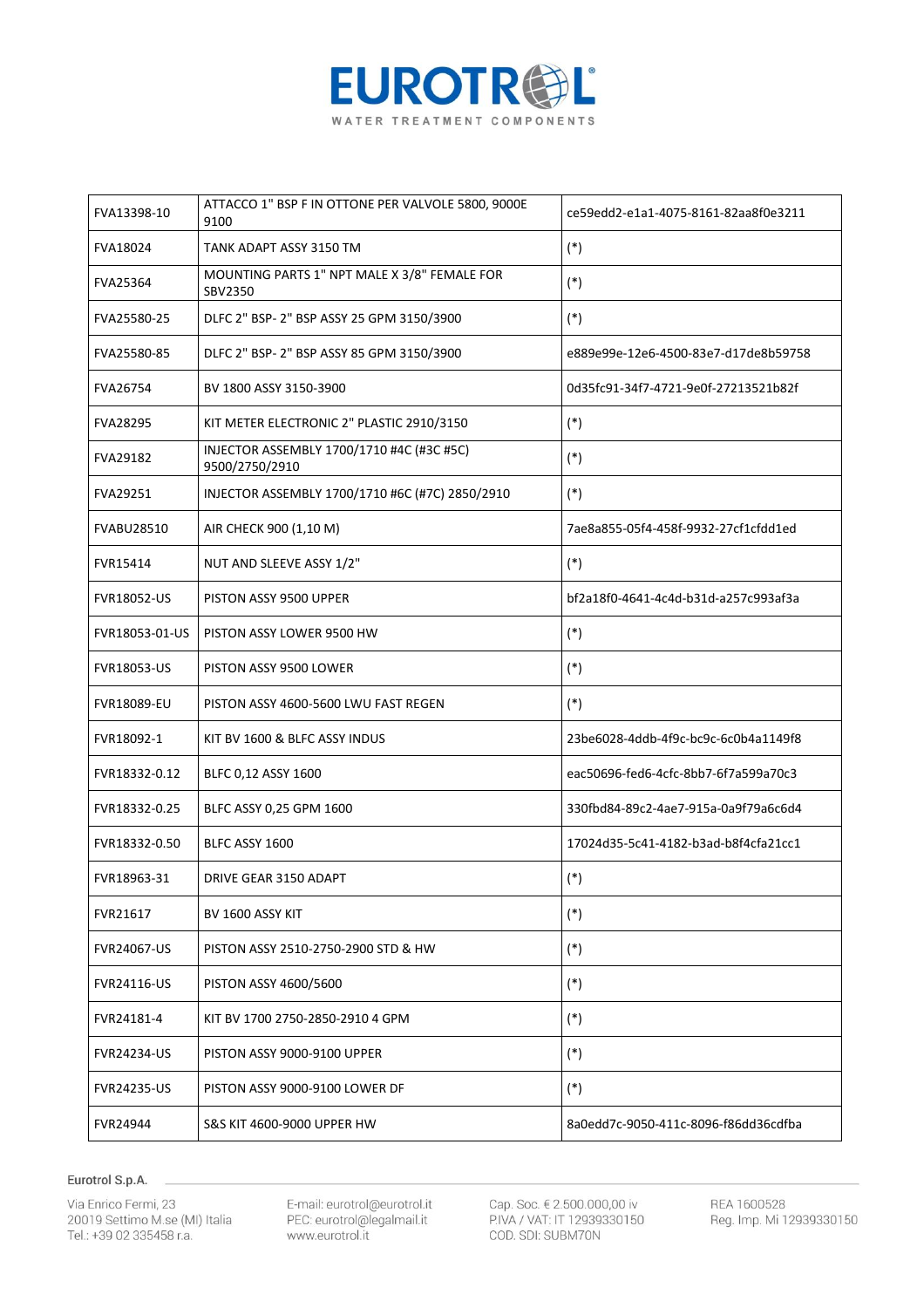

| <b>FVR24981</b>    | BRINE VALVE REPAIR KIT 1700-2750-2850-29                                   | 29a0c19f-c457-4e96-bf37-f5d80797017e  |
|--------------------|----------------------------------------------------------------------------|---------------------------------------|
| <b>FVR25155</b>    | PISTON ASSEMBLY 2850                                                       | $(*)$                                 |
| <b>FVR25329</b>    | RETROFIT KIT DRIVE MOTOR ASSY 24V/50HZ 2 RPM                               | $(*)$                                 |
| <b>FVR25593</b>    | PISTON ASSY 5600SXT-6600-6700 UF                                           | $(*)$                                 |
| FVR26013           | S&S KIT 9000 HW UPPER & LOWER                                              | de86d416-8476-4b49-b39b-fbaa6449320f  |
| FVR26494-00        | PISTON ASSY 2850 NBP                                                       | $(*)$                                 |
| <b>FVR26775</b>    | TIMER MOTOR ASSY 230V/50HZ 1/30 RPM                                        | $(*)$                                 |
| FVR26909-1         | BV 2750 DF NBP-2850 WBP-2910 HW 1 GPM                                      | 2378b68d-f7c0-47c4-b382-b3772e101908  |
| FVR27077-01-US     | PISTON ASSY 4600 DF HW                                                     | $(*)$                                 |
| <b>FVR27077-US</b> | PISTON ASSY 4600SE/5600SXT/6600/6700 DF                                    | $(*)$                                 |
| <b>FVR27836</b>    | BV 1800 REPAIR KIT                                                         | $(*)$                                 |
| <b>FVR28416-US</b> | PISTON ASSY 2910 UPPER                                                     | $(*)$                                 |
| FVR28423-4         | BV 1710 4 GPM EXCEPT 9500                                                  | c2bfeda2-9b98-4b04-94f2-9a7457a18256  |
| FVR28618-4         | BV 1700 9500 4 GPM                                                         | 4a515e26-61b3-4156-977a-5cbf3e82470a  |
| FVR29074           | <b>S&amp;S KIT 2850 HW</b>                                                 | $(*)$                                 |
| FVR29107           | 4600 - 5600 MECHANICAL SERVICE KIT                                         | $(*)$                                 |
| <b>FVR29108</b>    | 4600 - 5600 SXT SERVICE KIT                                                | $(*)$                                 |
| FVR29111           | INJECTOR ASSY 5600 #1/1.5/0.25 (W/ WASHER 2 & 2.4)                         | $(*)$                                 |
| FVR29115           | INJ SERVICE KIT RESIDENTIAL-9000-9100                                      | $(*)$                                 |
| FVR29153           | <b>INJECTOR KIT 5800 DF #000 TO 3</b>                                      | $(*)$                                 |
| FVR29156           | 5800 DF SERVICE KIT                                                        | $(*)$                                 |
| FVR29177           | INJECTOR ASSY 9100 #1-2-0.50 (WITH WASHER 1.5 & 2.4 -<br><b>BLFC 0.25)</b> | P0f1dd493-e9c8-485b-a23a-fd2a19908ede |
| FVR29184           | INJECTOR SERVICE KIT 1710 9500-2750-2850-2910 DF                           | $(*)$                                 |
| FVR29194           | TIMER ASSY NXT2                                                            | $(*)$                                 |
| <b>FVR29247</b>    | INJECTOR ASSY 1650 #00 (#000 #0) 2750-2850-2910                            | $(*)$                                 |
| FVR60106-00-US     | PISTON ASSY 3150/3900 UPPER DF                                             | $(*)$                                 |
| FVR60106-10        | PISTON ASSY 3150-3900 UPPER UP FLOW                                        | $(*)$                                 |

Via Enrico Fermi, 23 20019 Settimo M.se (MI) Italia Tel.: +39 02 335458 r.a.

E-mail: eurotrol@eurotrol.it<br>PEC: eurotrol@legalmail.it www.eurotrol.it

Cap. Soc. € 2.500.000,00 iv<br>P.IVA / VAT: IT 12939330150 COD. SDI: SUBM70N